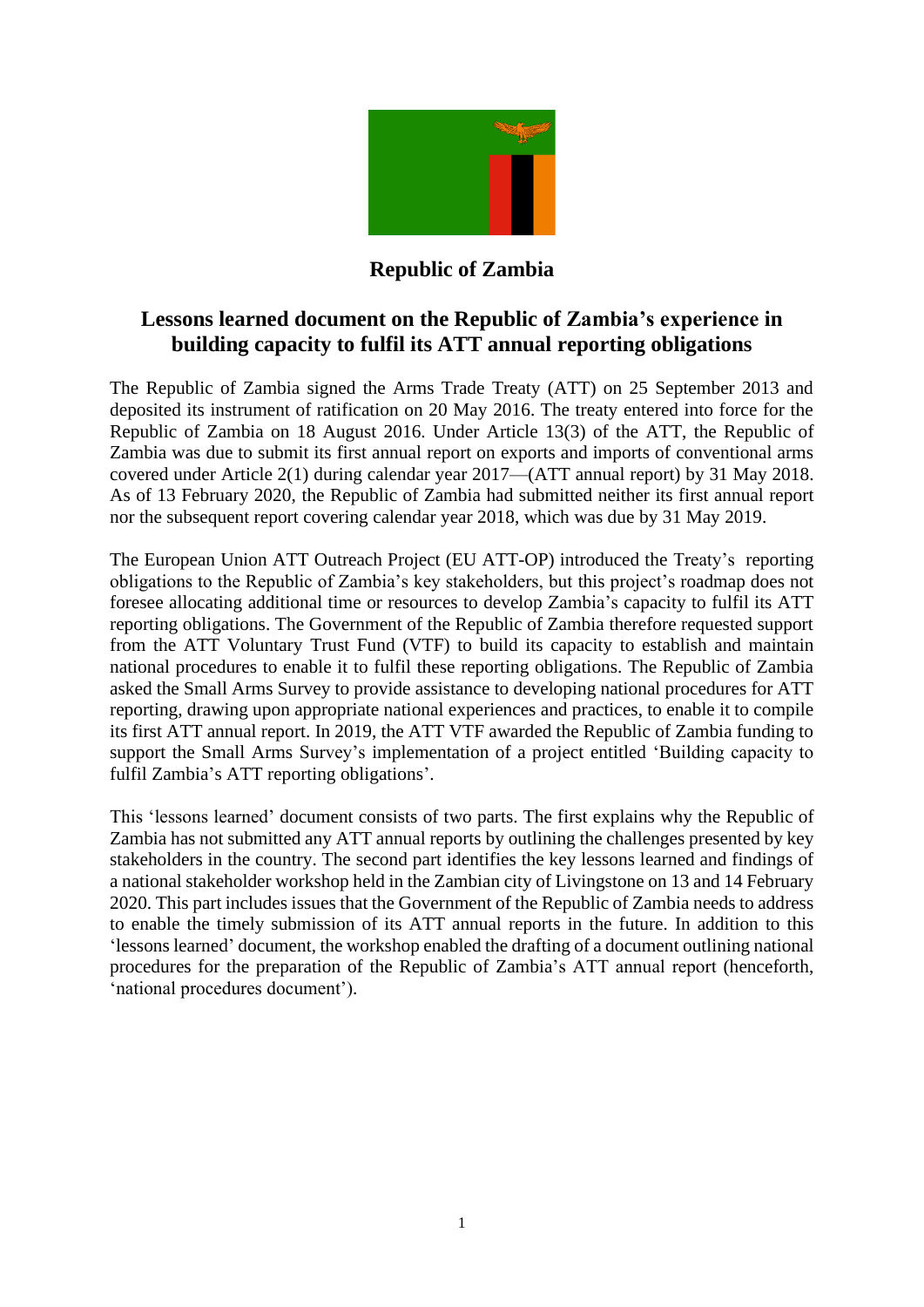### **1. Why hasn't the Republic of Zambia submitted any ATT annual reports?**

Zambian government officials have identified five key factors explaining why the Republic of Zambia did not submit its first or second annual ATT reports by their deadlines.

- 1. The Republic of Zambia has limited experience of reporting on exports and imports of conventional arms. Since 1993, the Republic of Zambia has made seven submissions to the United Nations Register of Conventional Arms (UNROCA) the most recent of which occurred in 2007. All submissions were 'nil returns', meaning they included no information on imports or exports of the seven categories of conventional arms covered by UNROCA.
- 2. Key stakeholders said they regard information on exports and imports of conventional arms as 'sensitive'. There had been insufficient 'awareness raising' and 'sensitization' regarding the ATT annual report obligation at high levels in relevant government ministries and agencies. Senior government officials were not aware of the reporting obligation and so did not provide direction for reporting to relevant departments in the ministries and government agencies that maintain records of authorizations and/or actual exports and imports of conventional arms to be used for compiling ATT annual reports.
- 3. It has taken some time to establish an inter-ministerial committee on ATT implementation to facilitate the sharing of relevant information. Moreover, preparing the first ATT annual report was not a high priority for the committee, which focused rather on drafting new legislation and a control list.
- 4. Not all records required to compile ATT annual reports are maintained in a format that is easily accessible for such compilation. Further, the information retained in the records does not always correspond with the ATT categories of conventional arms. Zambia's Ministry of Defence, Defence Force (including the Air Force) Police Service, and Revenue Authority all maintain records that can be used to compile ATT annual reports, but these records differ in several regards. For example, the Police Service maintains paper records, while the Revenue Authority has an electronic database of imports and exports. The records of the Revenue Authority use customs commodity classifications for items that cross Zambia's borders which are not currently compatible with the classifications on the ATT reporting template. Furthermore, access to information about items imported for use by the Defence Force—including the Air Force—and the Ministry of Defence is restricted. Therefore, there are currently some capacity constraints for compiling the annual reports.
- 5. There were insufficient resources to bring together all the relevant national stakeholders to prepare and agree on a process for compiling and submitting the first ATT annual report. National funds to support ATT implementation have been utilized for preparing national legislation and establishing the inter-ministerial and inter-agency committee. The financial resources needed to begin work to prepare the compilation of the ATT annual report only became available with the ATT VTF grant. As the next section shows, several obstacles impede the efficient preparation of ATT annual reports.

### **2. Key findings from the Republic of Zambia's national stakeholder workshop to build capacity to fulfil its ATT annual reporting obligations**

The Republic of Zambia, with the support of the Small Arms Survey, organized a national stakeholder workshop to build capacity to fulfil its ATT annual reporting obligations which took place on 13 and 14 February 2020 in Livingstone. The workshop brought together participants from Zambia's Ministries of Defence, Finance—including the Revenue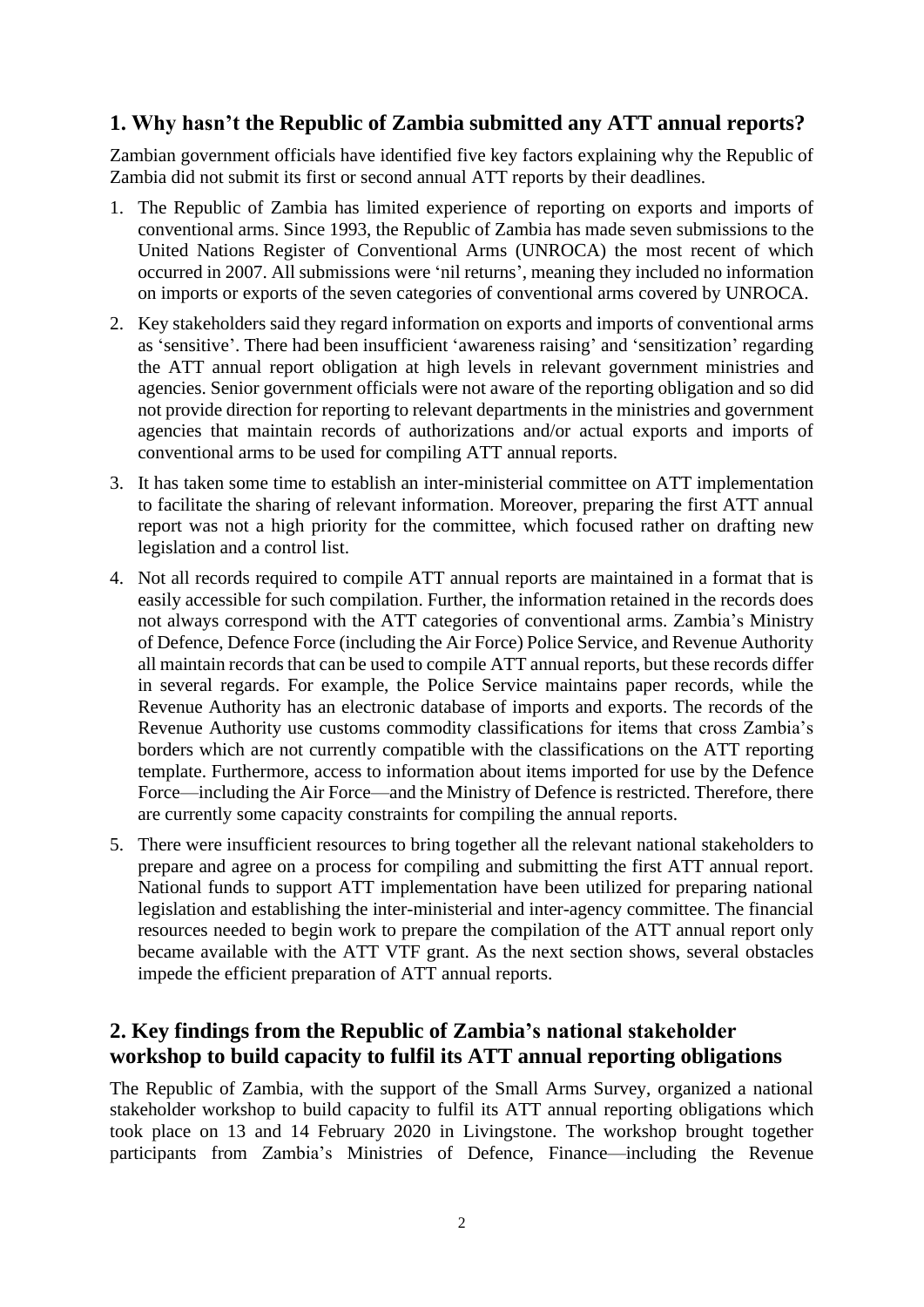Authority—, Foreign Affairs, and Justice, as well as from the Defence Force—including the Air Force and National Service—and the Police Service.

The first workshop sessions introduced the ATT's annual report obligation and the reporting templates, before attention turned to the challenges that the Republic of Zambia faces in preparing ATT annual reports. The rest of the workshop focused on preparing key elements of the national procedures document by addressing the following questions:

- What information should be provided in the annual report?
- Where is the relevant information located?
- Who is responsible for contributing to the preparation and submission of the ATT annual report, and at what stages of the process are they involved?
- Does Zambia have what it needs to fulfil its reporting requirements?

The key lessons learned and findings from the workshop include the following:

#### Sensitization, awareness raising, and decision-making

- 1. As noted above, a key priority before beginning work to prepare an ATT annual report is to sensitize top officials, such as ministers and permanent secretaries in all relevant ministries and government agencies, about the Republic of Zambia's ATT reporting obligations.
- 2. The ATT requires states parties to decide what type of information to include in their ATT annual reports, and whether to make the reports available on the ATT Secretariat's public website or only to ATT states parties. A national consultation is therefore important to inform all relevant stakeholders of the different options and to reach consensus on the way forward. Every key ministry, government agency, and department that maintains records on imports and exports of conventional arms should have technical representatives at this meeting. The workshop in Livingstone made good progress in this regard, but additional consultations will be needed to address all the following questions:
	- a. Will information regarding commercially sensitive and national security-related issues be withheld from the annual report?
	- b. How will 'export' and 'import' be defined for reporting purposes?
	- c. Will the annual report be published on the ATT Secretariat website or only made available to states parties?
	- d. Should information on imports and exports of conventional arms include transfers to military, police, and also non-governmental entities including civilians?
	- e. Should *authorized* imports and exports be included or *actual* imports and exports?
	- f. Should the quantity of units and monetary values of exports and imports be included?
	- g. Should information deemed 'voluntary' in the reporting template be included? For example:
		- i. Remarks ('description of items' and 'comments on transfer')
		- ii. Disaggregated information on small arms and light weapons
		- iii. Voluntary categories that go beyond the scope of the items covered by ATT Article 2 (1) but which are defined in the national control list